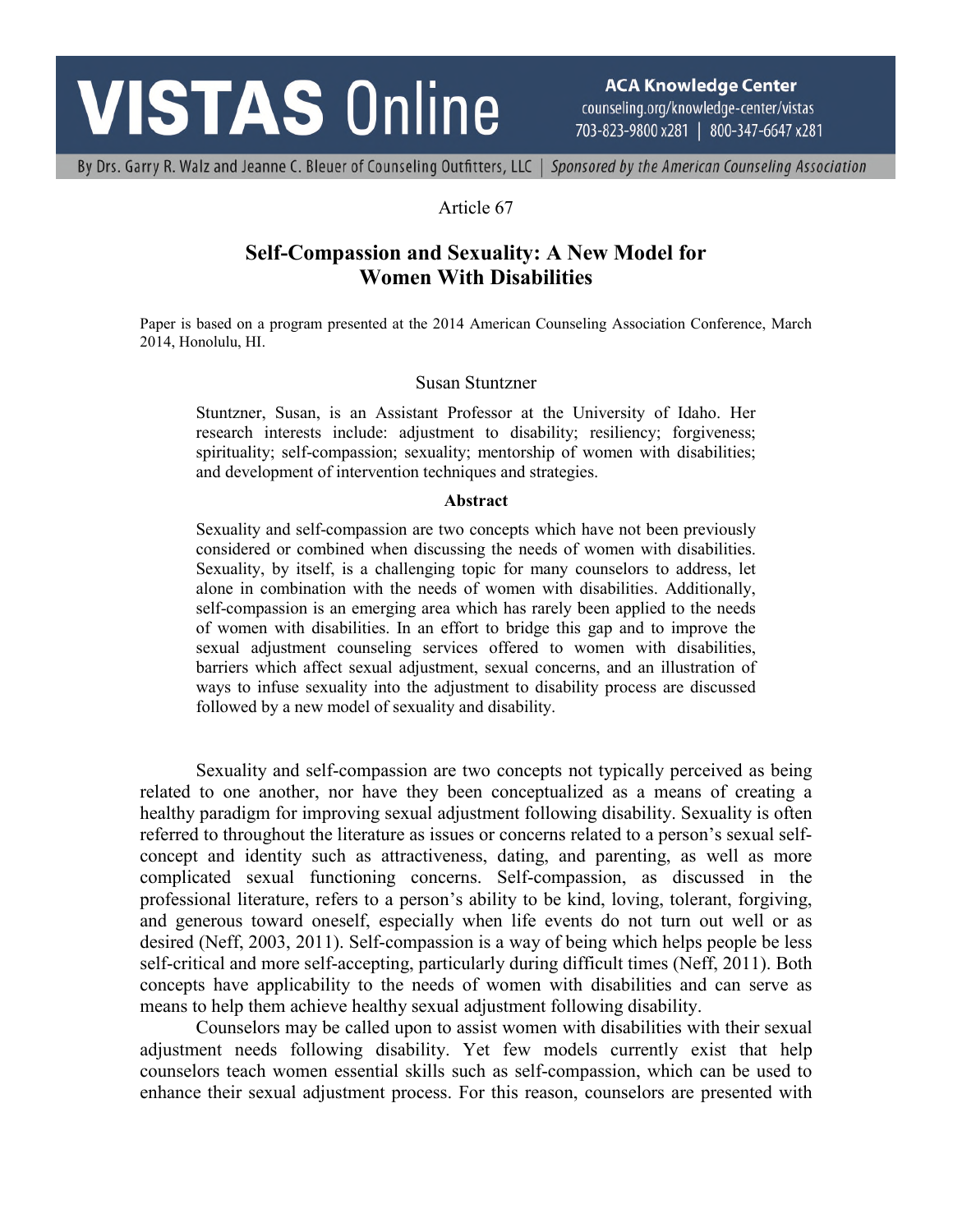information pertaining to (a) barriers known to impede the exploration of sexuality and disability, (b) integration of sexuality into the sexual adjustment process, (c) limitations and rationale for new models of sexuality, (d) a sexuality model which infuses selfcompassion, and (e) professional recommendations.

## **Barriers Affecting Sexuality and Disability**

Several barriers prevent or inhibit the discussion and exploration of sexuality and disability. Some of these barriers are promoted through societal myths (Neufeldt, Klingbeil, Bryen, Silverman, & Thomas, 2002; Rousso, 1981), while others are related to the attitudes or discomfort of family members and helping professionals (Dotson, Stinson, & Christian 2003). Regardless of the source, women with disabilities are the recipients of many negative messages pertaining to their sexuality. As a result, some may choose not to explore or inquire about needed information and support.

## **Myths About Sexuality and Disability**

Societal myths and beliefs about sexuality and disability are powerful. They have the ability to influence societal, personal, and professional attitudes which in turn can affect policy, and agency practices, as well as professional and personal behaviors. Several sexuality and disability scholars have discussed sexuality and disability myths related to the needs of women with disabilities, including:

- perceived as asexual or not interested in sexual relationships (Addlakha, 2007; DeLoach, 1994; Hassouneh-Phillips & McNeff, 2005);
- viewed as inadequate mothers or as not having the ability to bear children (Addlakha, 2007);
- thankful they are in a relationship, regardless of the quality or safety of it (Pitrowski & Snell, 2007);
- viewed as people who cannot perform sexual acts (Esmail, Darry, Walter, & Knupp 2010; Milligan & Neufeldt, 2001; Rousso, 1981);
- discouraged from exploring the issues of sexuality, as they are often viewed as shameful topics within some contexts and cultures (Hadoubi& Lincoln, 2003; Ide, 2004);
- seen as someone who is "damaged" or "less than" by society (Hahn, 1981);
- too personal to discuss outside of romantic or sexual relationships (Hadoubi  $\&$ Lincoln, 2003; Ide, 2004);
- viewed as unattractive or undesired due to society's emphasis on youth, beauty, and fertility (Hassouneh-Phillips & McNeff, 2005; Neufeldt et al., 2002; Parker & Yau, 2012; Rintala et al., 1997); and
- seen as people who ought to worry about other life concerns such as employment, functioning, or independence rather than sexuality.

#### **Identification of Personal Versus Professional Barriers**

Societal myths are not the only barrier inhibiting the exploration and acceptance of sexuality as an essential component of successful adaptation to disability. It is also important to consider the obstacles created by women, their families, or by helping professionals. Some women may be hesitant to approach the topic of sexuality based on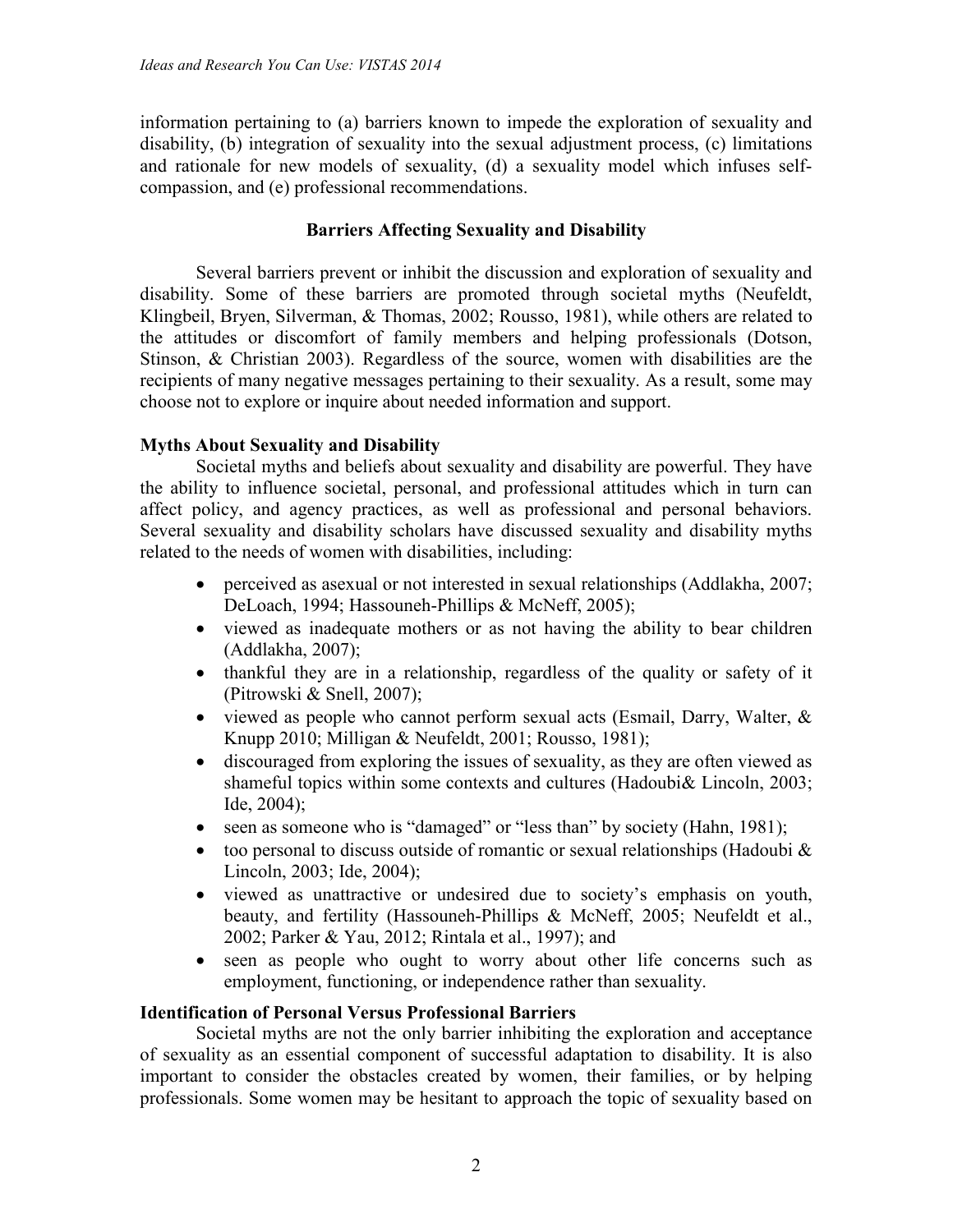the existence of prior negative experiences or messages conveyed. Women may have been told they do not need to worry about such issues or should focus on some other area such as employment and independence (Addlakha, 2007). Women with disabilities may directly ask for assistance from "helping" professionals only to have their questions and concerns side-stepped or minimized (Stuntzner, 2012). Additionally, women with disabilities may receive negative feedback or experience personal rejection if their male counterparts with disabilities don't want to date them or prefer women without disabilities (Rintala et al., 1997).

Families are not necessarily helpful in a woman's exploration of sexuality and disability as they may have their own concerns and attitudes (McCabe, Cummins, & Deeks, 2000). For instance, parents of children with disabilities may be concerned for their child's safety and may want to prevent them from being taken advantage of or abused. Families may not receive adequate information about the needs of persons with disabilities in relation to sexuality (Gordon, Tschopp, & Feldman, 2004). As a result, many are likely to feel unprepared to address such a topic. Families may also hold beliefs, similar to society or other professionals, that sexuality is not the most important issue to address, as others are deemed more essential.

A final area of concern is the attitudes held by counselors in relation to sexuality and disability. Counselors may have their own beliefs about sexuality and disability, whether overt or covert. For example, some may feel it is someone else's responsibility to discuss sexual issues and as a result, they overlook or neglect the needs of women with disabilities. Counselors may hold attitudes similar to those held by society and families, some of which can encourage or hinder the exploration and discussion of sexuality and disability. Others may simply feel they lack the training or are uncomfortable which contributes to their unwillingness to delve into women's personal issues (Juergens & Miller-Smedema, 2009; Pitrowski & Snell, 2007). For these reasons, it is important for counselors to examine their own beliefs and expectations, as well as the messages promoted within their work environment. Counselors who are aware of their personal and professional attitudes can greatly enhance the professional relationship and the exploration of sexuality issues, particularly when they are willing to identify areas they need to improve and change.

#### **Integrating Sexuality Into Adjustment to Disability**

Sexuality is as an area which can be integrated into the process of adjustment to disability. Knowing *how* and *when* to introduce sexuality issues into the adjustment to disability process is relevant to the overall coping and adaptation needs of women with disabilities. For example, a woman's body-image following disability may affect her selfconcept and perception of self-worth (Parker & Yau, 2012; Rousso, 1981). Of particular concern is when women internalize negative messages and stigma pertaining to their sexuality (De Loach, 1994), self-worth, and attractiveness. Women who understand their disability and the unattractive image it may represent to others have an opportunity to increase self-awareness and to understand the potential impact their disability may have on others (Rousso, 1981). Furthermore, they are empowered to make decisions about what constitutes appropriate treatment from a partner and to develop healthy relationships. Counselors who address sexuality and disability need to be aware of some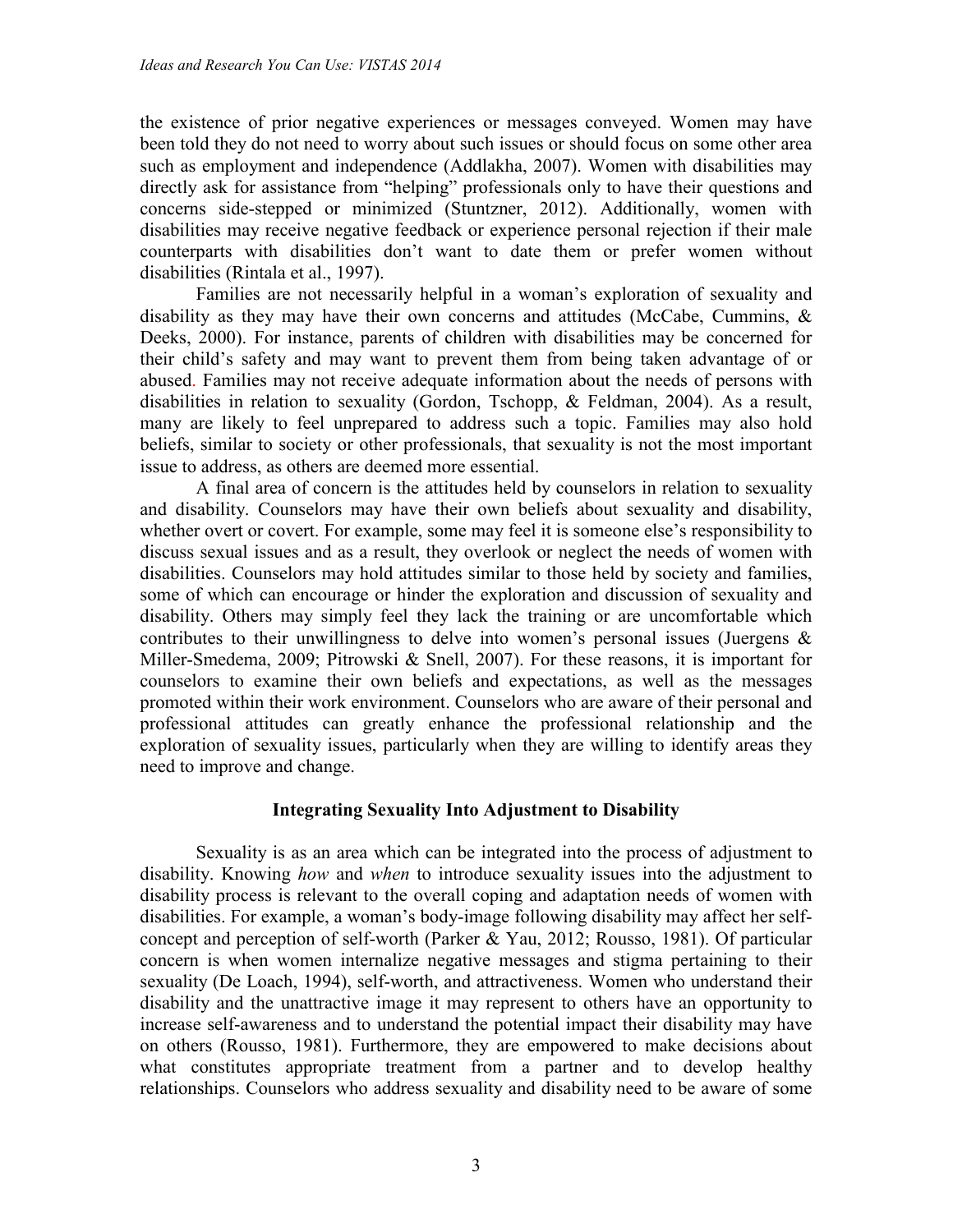concerns and associated issues sometimes encountered. One approach counselors can use is to conceptualize the needs of women according to a number of topics rather than one large issue. An illustration of this is provided in the following sections.

#### **Sexual Concerns of Women With Disabilities**

Sexual concerns of women with disabilities includes more than the discussion of sexual functioning and disability or sexual satisfaction following disability. Women may be interested in issues pertaining to motherhood, co-parenting, dating (Di Giulio, 2003), divorce, or acquiring parental custody when they decide to leave a relationship where the partner does not have a disability (Caruso et al., 1997). Women may want to discuss relationship concerns such as how and where to find a suitable, caring, and open-minded partner (Rintala et al., 1997). Similarly, women may want help to develop or enhance social skills so they can meet new people or feel more comfortable when disclosing information about their disability.

Earlier in the coping and adaptation to disability process, women may wish to explore feelings of insecurity as they relate to (a) disability and relationships, (b) attractiveness and beauty (DiGiulio, 2003; Esmail et al., 2010), (c) body-image (Hassouneh-Phillips & McNeff, 2005; Ide, 2004; Moin, Duvdevany, & Mazor, 2009; Parker & Yau, 2012; Rousso, 1981), (d) self-esteem and self-confidence (Esmail et al., 2010), and (e) negative societal messages and barriers (Rintala et al., 1997). Women with disabilities may desire support and assistance to help them navigate poor attitudes conveyed about their request for information on sexual or healthcare concerns (i.e., effects of medication, women's issues, birth control; Ballan, 2008; Caruso et al., 1997), or with learning how to express oneself sexually (Parker  $& Y$ au, 2012). If sexual abuse and exploitation (Hassouneh-Phillips & McNeff, 2005) has occurred, some women may want support and guidance to move past these issues and to help them prevent it from happening again.

#### **Conceptualizing the Sexual Needs of Women With Disabilities**

Counselors can provide the positive support needed if they are willing to explore and consider the sexual issues of women with disabilities. Those who are not may negatively impact women's mental, emotional, and psychological adjustment (Milligan & Neufeldt, 2001). Compounding the situation is the fact that the needs of women with disabilities and sexuality have often been overlooked by many helping professionals as is evident by the professional discomfort discussed throughout the literature. Also relevant is the reality that counselors may be the only professionals willing to have such a conversation.

Counselors who work with this population may find it helpful to assess and consider the reported issues of concern (see figure 1). Sexuality and disability concerns can be viewed according to nine areas: (a) life roles or changes in familial relationships; (b) disability impact; (c) emotions or feelings as they relate to sexuality and adjustment; (d) information about one's disability; (e) skills needed to cope better (i.e., personal boundaries, coping with others invasive questions; Stuntzner, 2012); (f) barriers encountered or lack of access to necessary services as they relate to sexuality concerns; (g) relationship and personal problems (i.e., dating, finding a suitable partner; Rintala et al., 1997); and (h) sexuality and intimacy issues. Viewing sexual concerns in this way can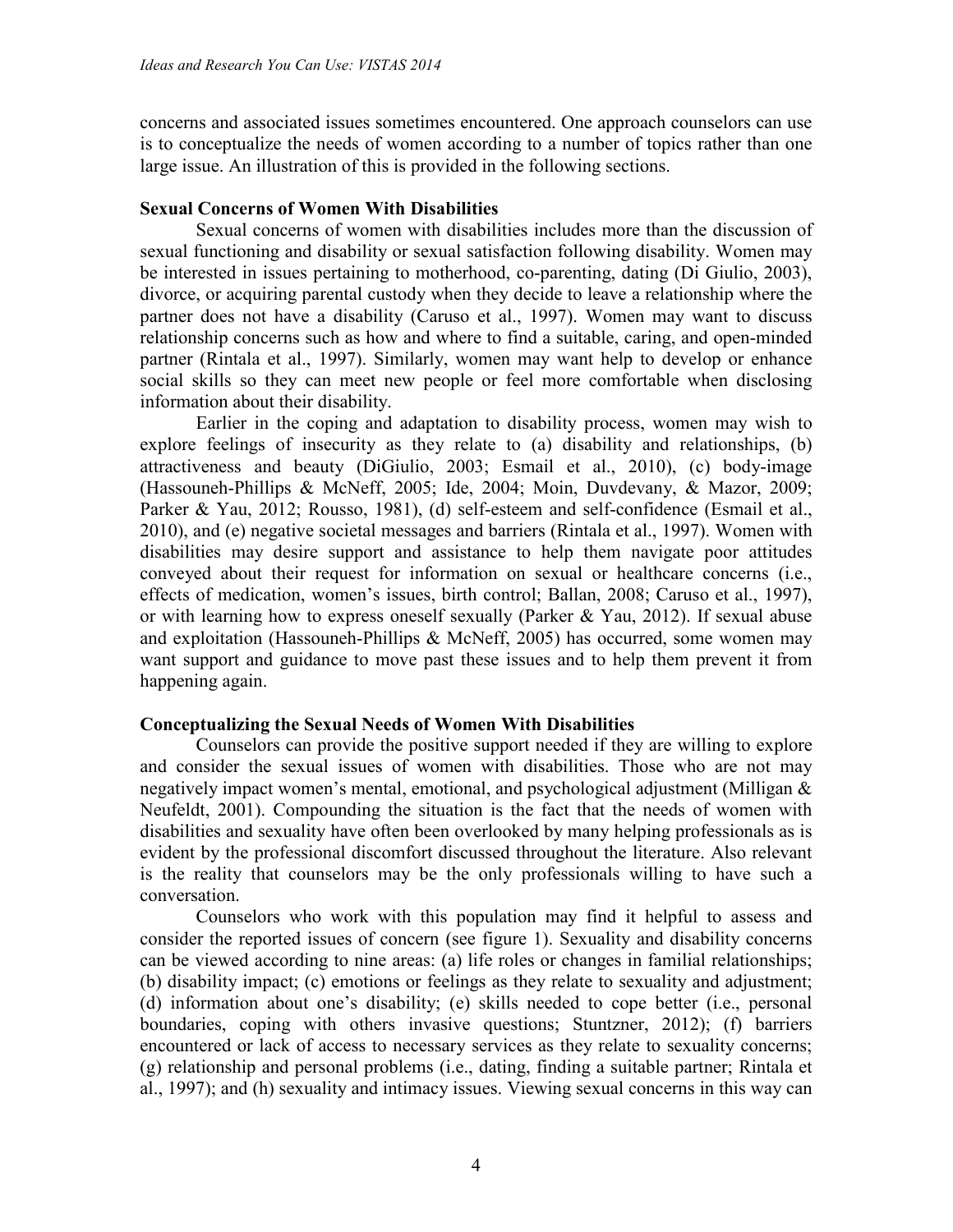assist counselors by focusing on the presented issue rather than the magnanimous topic of sexuality and disability.



*Figure 1.* Integrating Sexuality into Adjustment to Disability.

Many of these concerns are also related to the adjustment to disability needs of persons with disabilities or are factors known to enhance the functioning of persons with disabilities. For instance, it is well-known throughout the literature that the amount of education and information a person has about the disability, the better he or she will adjust (Trieshmann, 1988). People who have access to support and the disability-related services they need are likely to cope better than those who do not. Related to this is the reality that persons with disabilities often discover they need to learn new skills such as self-advocacy, assertiveness, and redefining of one's self-concept and self-image due to life changes following disability (Wright, 1983).

Counselors who are able to apply the same logic and understanding to the sexuality and disability needs of women with disabilities are well-positioned to understand clients' concerns. Using the same categories as previously mentioned, counselors can easily comprehend this rationale. In regards to education on disability, women with disabilities may need education, information, or support from others who have gone through similar experiences to help them understand their experiences. Counselors can be a strong source of support for women, directly or indirectly. Those who do not know this information can assist women by connecting them to agencies that do or to peers with disabilities with whom they can converse. Counselors can help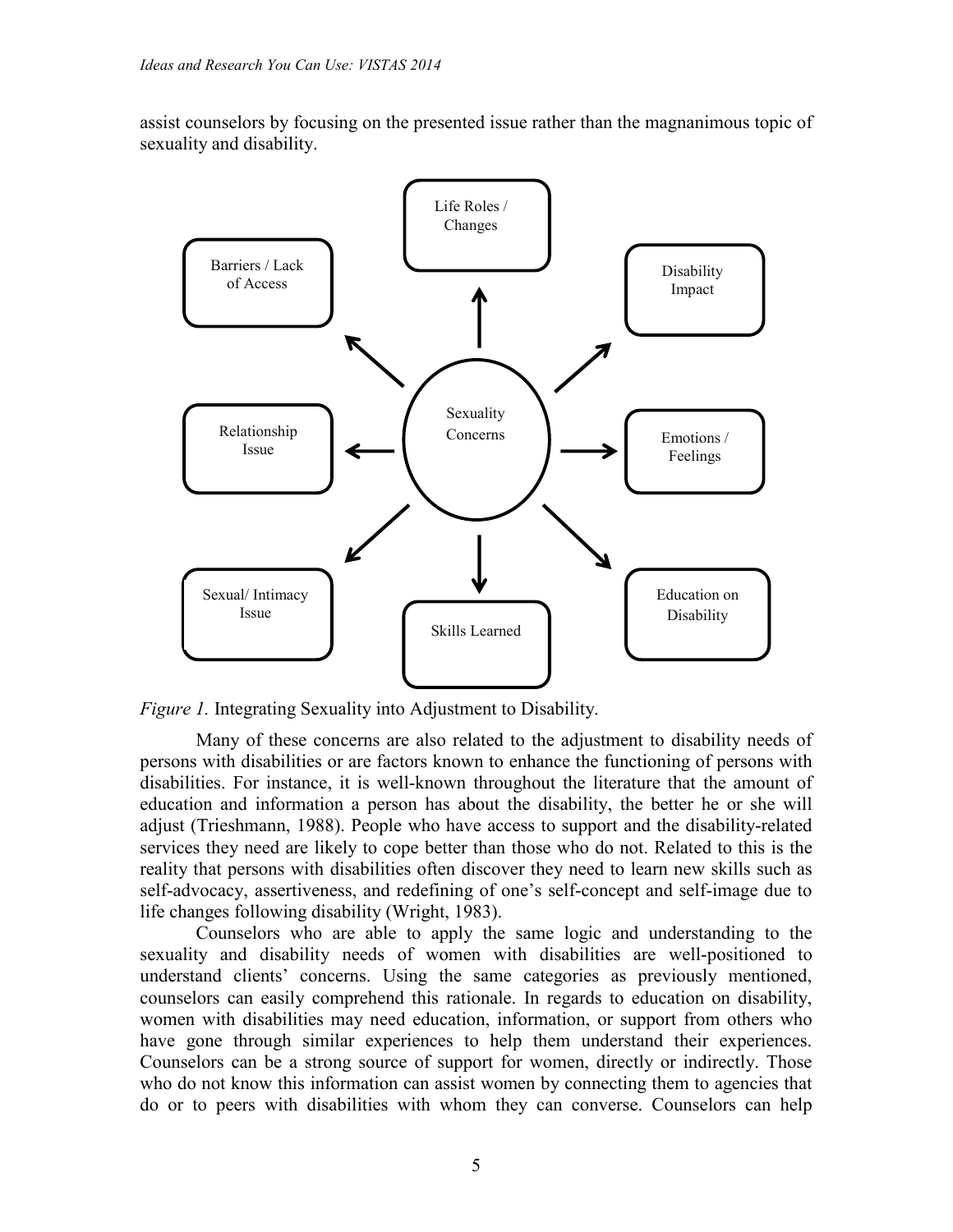women explore their own understanding of disability and the ways it may affect them or others in their lives. Additionally, women with disabilities may discover they need to develop new skills to enhance their ability to cope with the changes or issues that arise within their sexual life because of disability. Similar to the aforementioned, women may need help in learning how to self-advocate with medical professionals in acquiring more information about sexuality as it relates to their disability (Taylor & Epstein, 1999). They may want assistance in developing a new self-concept and identity (Wright, 1983), one that is positive and honors their desire for intimacy and respect as a viable relationship partner.

#### **Sexuality and Disability: A New Approach for Women With Disabilities**

Models pertaining to sexuality and sexual concerns have been useful to counselors in attempting to approach the topic of sexuality and disability. The PLISSIT Model is well-known and has historically been used to assist counselors in their own understanding of sexual matters (Annon, 1976). The PLISSIT Model provides a format for counselors to approach sexual issues and concerns within their comfort level and knowledge. Such an approach allows them to address the sexual concerns of many people, on some level, without being a sexual therapist. For example, the model provides four levels from which to address sexual concerns: Permission, Limited Information, Specific Suggestions, and Intensive Therapy (Annon, 1976). Each of these levels or layers of understanding requires more in-depth skill and knowledge than the previous ones with the final level (Intensive Therapy) viewed as the most involved and complex (Annon, 1976; Taylor & Davis, 2007). However, it is not a model that specifically addresses the needs of persons with disabilities or those of women with disabilities. In addition, it is a model that perceives giving people permission once is sufficient for them to want to discuss this rather personal topic (Taylor & Davis, 2007) and that may not necessarily be the case for women with disabilities.

More recently, this model has been expanded and is referred to as the EX-PLISSIT Model (Taylor & Davis, 2007). The EX-PLISSIT Model stresses that giving people permission to approach the topic of sexuality once is not sufficient; therefore, this model encourages counselors to give and explore the possibility of giving permission at each of the other stages and that intensive therapy may be provided at any time (Taylor & Davis, 2007).

While both of these models are important and of some relevance toward the exploration and discussion of sexuality and disability, they appear to have limitations in regards to helping women with disabilities develop the skills they may need. Some of these limitations are mentioned in the next section followed by the introduction of selfcompassion as an essential component of treatment and a new model for sexual adjustment.

#### **Limitations of Existing Models**

Both of the aforementioned models may be perceived as being geared towards the needs of helping professionals more than the people they serve or the specific needs of women with disabilities. While these models are important to help counselors approach this delicate and sensitive topic, other models are needed to help them determine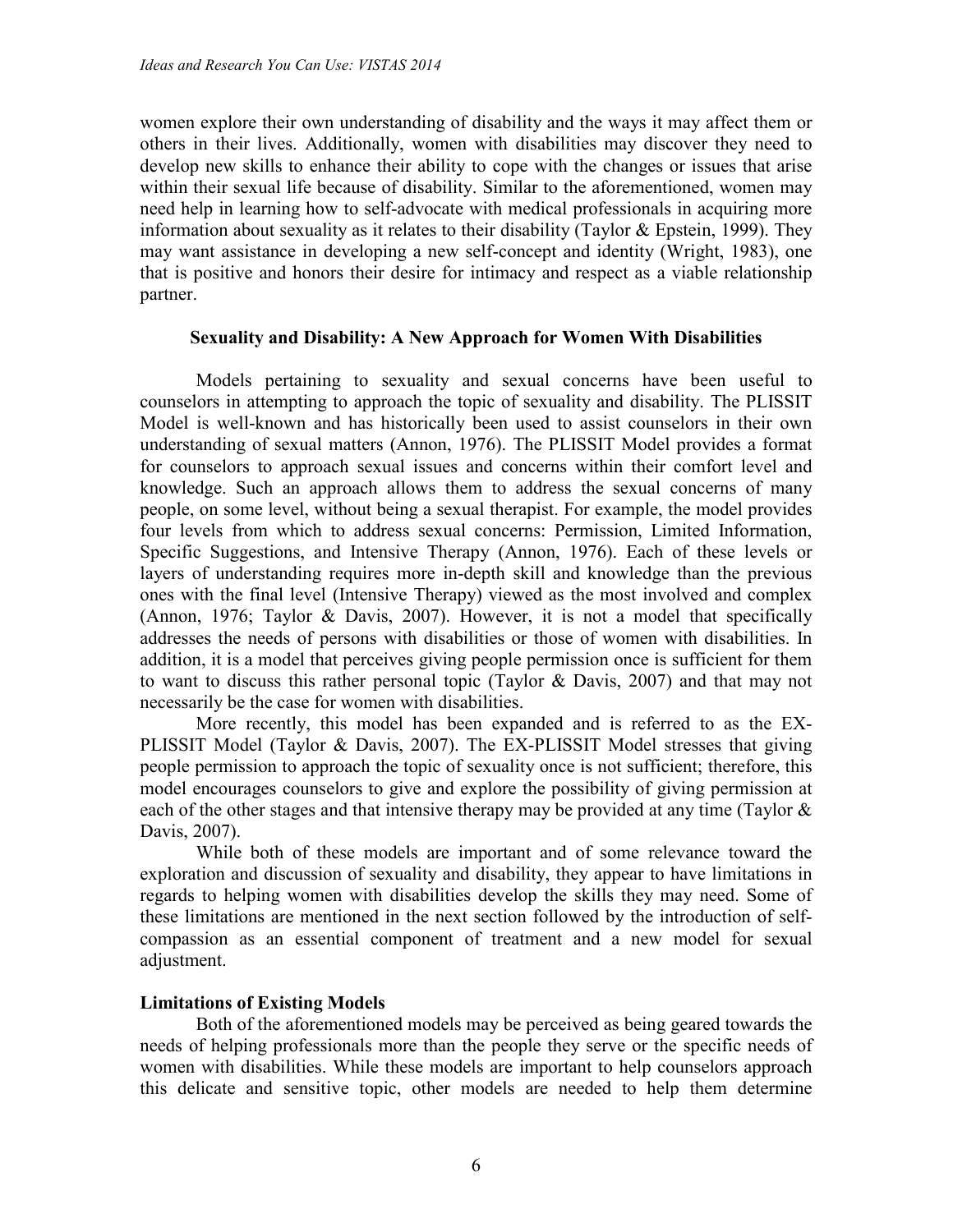identified issues and to assist women with disabilities in learning skills which can aid them in addressing their own concerns and emotional hurts.

Existing sexuality models appear to have some limitations which can support the need for a new model or approach. Some of these limitations include the following:

- 1. The needs of women with disabilities are not necessarily addressed adequately (Thierry, 1998) nor are any of their needs considered separately from men with disabilities.
- 2. Previous models are not constructed to encourage the development of specific skills and abilities which may be learned and later applied by women with disabilities to address their sexual concerns.
- 3. Sexuality models often focus on the counselor's comfort level rather than the relationship between psychological adjustment, self-concept, and sexual identity (Taleporos & McCabe, 2001).
- 4. Existing models do not address the fact that coming to terms with a person's sexual needs and identity is a process that often unfolds. Each person is likely to have varying sexual needs and to desire different amounts of information based on the type of disability, the adjustment concerns at that given time, and the mental and cognitive capacity for processing such information (i.e., physical versus cognitive disability).
- 5. Sexuality models do not typically stress the importance of being comfortable with one's own sexuality as this issue may affect the counselor's ability to be effective (Boyle, 1994).

## **Self-Compassion: An Essential Treatment Component**

Self-compassion was previously defined and is a construct which has emerged in the past decade throughout the professional literature as a skill which can be used and taught to reduce negative thoughts and feelings as well as improve overall functioning (Neff, 2011). Self-compassion as an essential skill for persons with disabilities has historically been overlooked; however, it is in the process of being introduced and applied to the needs and specific concerns of persons with disabilities (see Stuntzner, 2014a; 2014b).

To date, research shows many benefits for those who learn and practice selfcompassion. More specifically, self-compassion helps reduce (a) self-blame and defensiveness (Terry & Leary, 2011), (b) self-critical thoughts (Neff, 2003), and (c) negative emotions such as anxiety and depression (Leary, Tate, Adams, Allen, & Hancock, 2007; Neff, 2003) and manage (d) stressful and unpleasant thoughts such as being embarrassed or rejected by another person (Leary et al., 2007).

Self-compassion has also been found to have many positive effects which may influence how well people cope with unpleasant situations. Some of these positive indicators include (a) helping people forgive (Neff & Pommier, 2012), (b) learning to view situations differently (Feldman & Kuyken, 2011), (c) experiencing personal growth (Pauley & McPherson, 2010), (d) coping with situations which do not turn out as desired (Neff, Hsieh, & Djitterat, 2005), and (e) having a better outlook on life (Neff, Rude, & Kirkpatrick, 2007) - all of which can assist women with disabilities in learning to cope and adapt better with their disability and their disability-related sexual concerns.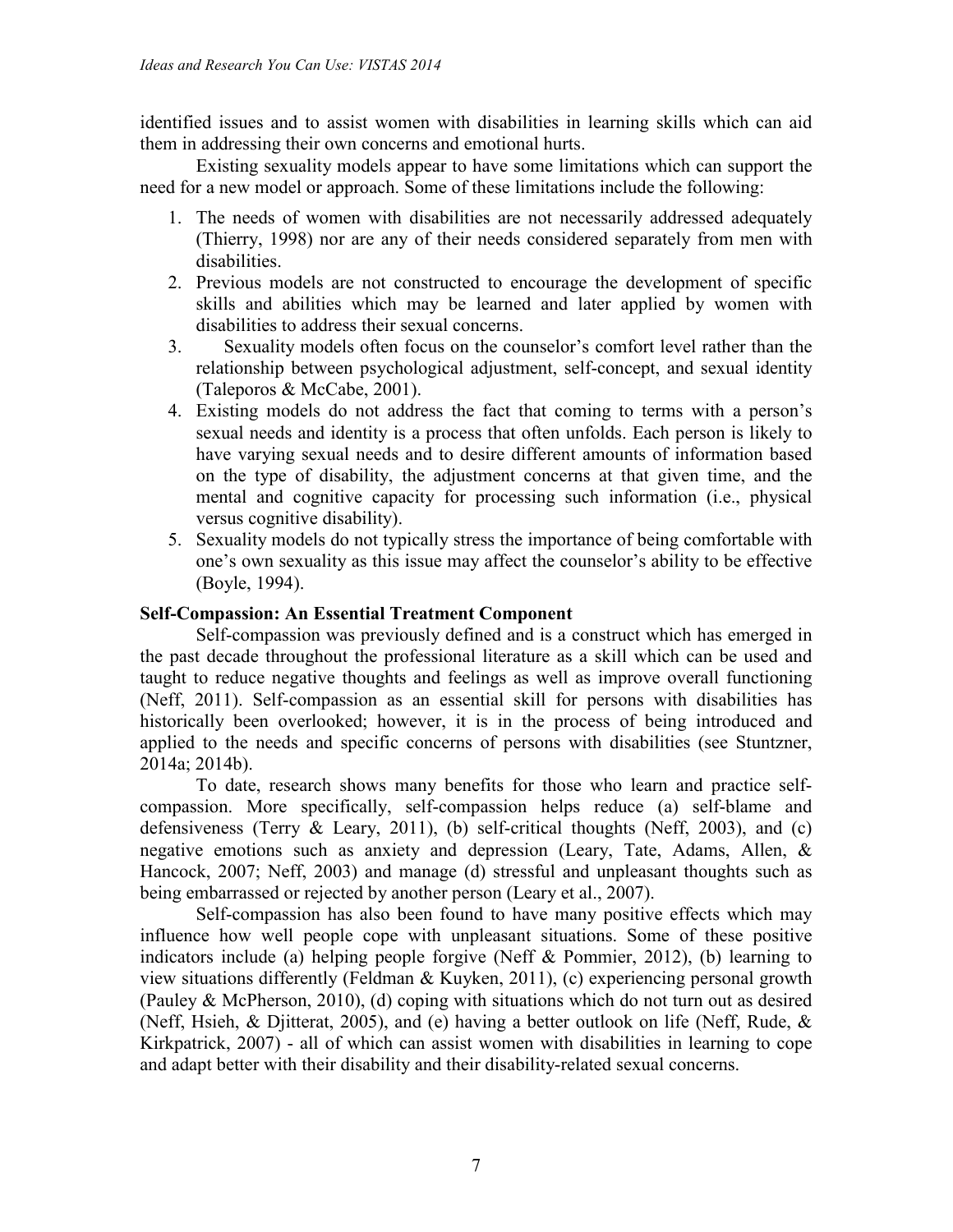#### **Infusion of Self-compassion Into Sexual Adjustment: A New Approach**

Counselors interested in learning how to infuse self-compassion into the process of sexual adjustment following disability are encouraged to refer to the illustration provided in Figure 2. This model has been modified and expanded from a previous one developed by Stuntzner (2014a) which applied the concept of self-compassion to the adjustment to disability process. Many of initial categories are the same; yet, the context and information covered in counseling may differ – one application refers to the adjustment to disability process and the other focuses more specifically on issues and concerns related to sexuality issues and disability. Furthermore, this expanded model addresses important concerns such as counselors' comfort, knowledge, and attitudes, as well as personal and professional assessment of counselors' skills and barriers.

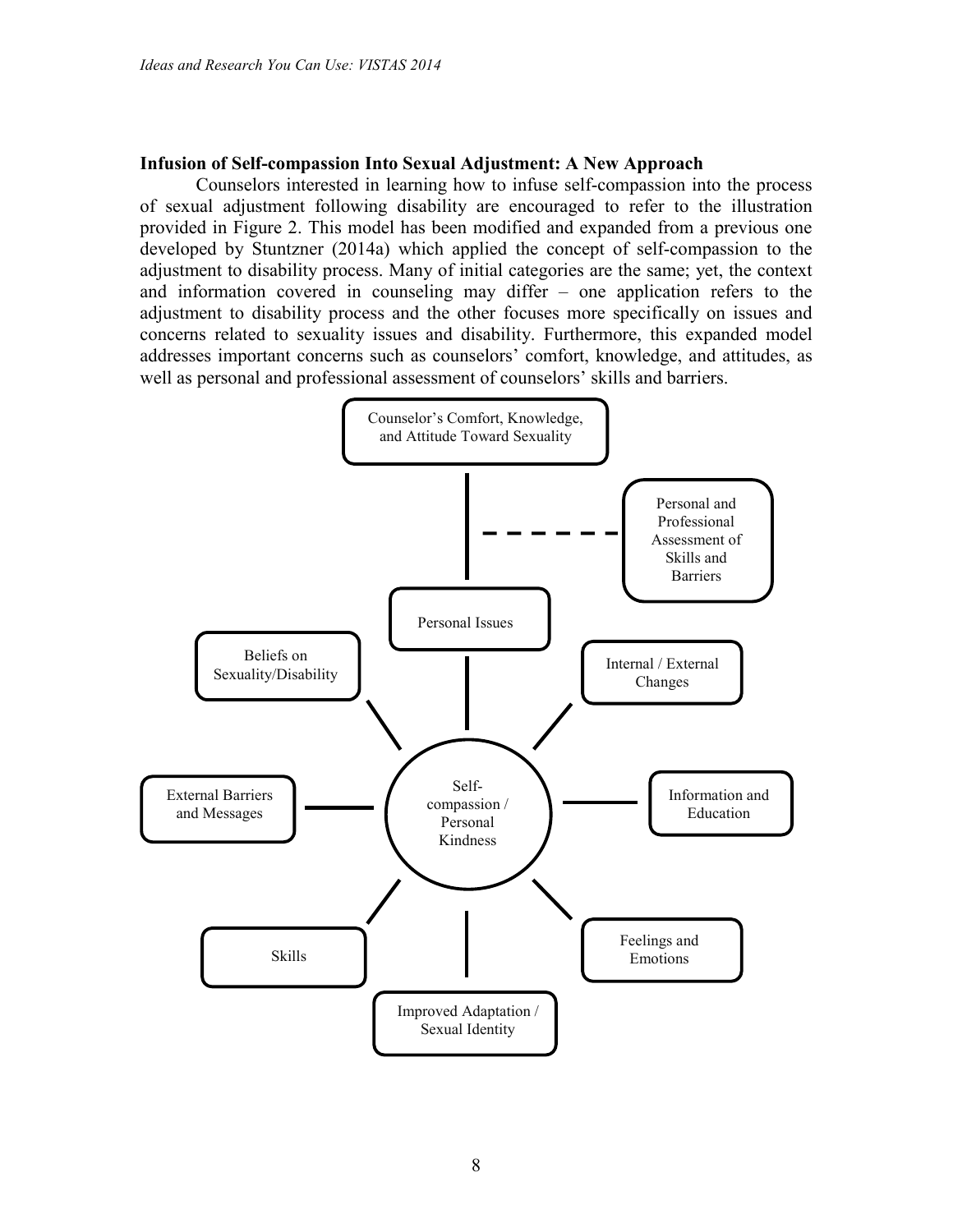*Figure 2.* Self-Compassion and Sexuality: A New Model. Adapted from Stuntzner, S. (2014a). Compassion and self-compassion: Application to the adjustment to disability process following disability. Manuscript submitted for publication.

Counselors using this model are expected to first check their own level of comfort, knowledge, and attitudes about sexuality and disability. According to this model, counselors are not expected to be experts about sexuality and disability because there are many areas they are qualified to explore as outlined in Figure 2 (i.e., learning new skills, exploring feelings). However, personal exploration of potential biases or negative attitudes is encouraged and essential for counselors prior to agreeing to work with women with disabilities, as these may negatively impact the relationship and the exploration of sexual concerns. During this phase of the model, counselors are asked to informally assess their ability to extend compassion to themselves and others, as this trait may positively or negatively influence the counseling relationship. Counselors who discover they either exhibit negative attitudes toward oneself or others, particularly in regards to sexuality, may first want to address their own beliefs so they can be more compassionate throughout the counseling relationship.

Counselors who are ready to proceed and work with women on the identified sexuality concerns may conceptualize the reported issues based on the following nine categories: (a) personal issues, (b) changes following disability, (c) information (Livneh & Antonak, 1997), (d) emotions (Lane, 1999), (e) skills needed for adaptation, (f) negative messages or societal barriers (Smart, 2009; Stuntzner, 2012), and (g) personal beliefs about disability. These nine areas were chosen because they are also factors known to influence peoples' adjustment to the disability process, regardless of disability type.

According to this model, counselors can informally assess and quantify the concerns reported by women with disabilities so they can be addressed. For example, women who report difficulties with building relationships, intimacy with their partner following disability, or with developing a healthy body image can be perceived as having problems with *personal issues*. Similarly, women who report problems in dealing with societal or environmental barriers or negative societal messages about wanting to be in a relationship may be observed as a person striving to cope with *external barriers and messages*.

Throughout this process, women with disabilities may experience difficult or hard-to-face emotions or even critical thoughts. For this reason, counselors are encouraged to teach women how to approach, face, and work through their emotional and mental hurts and potential injustices with self-compassion and personal kindness – all the while respecting that what they feel and experience may be hard and painful. From this perspective, the goal is to teach women how to be self-compassionate as they learn to cope with their sexual issues and changes and improve their overall adaptation, functioning, and sexual identity.

#### **Implications for Counselors**

Professionals who counsel women with disabilities can learn to view change and adaptation as a process. Issues and concerns may surface as women are able to consider and address them. For example, in the case of an acquired disability such as spinal cord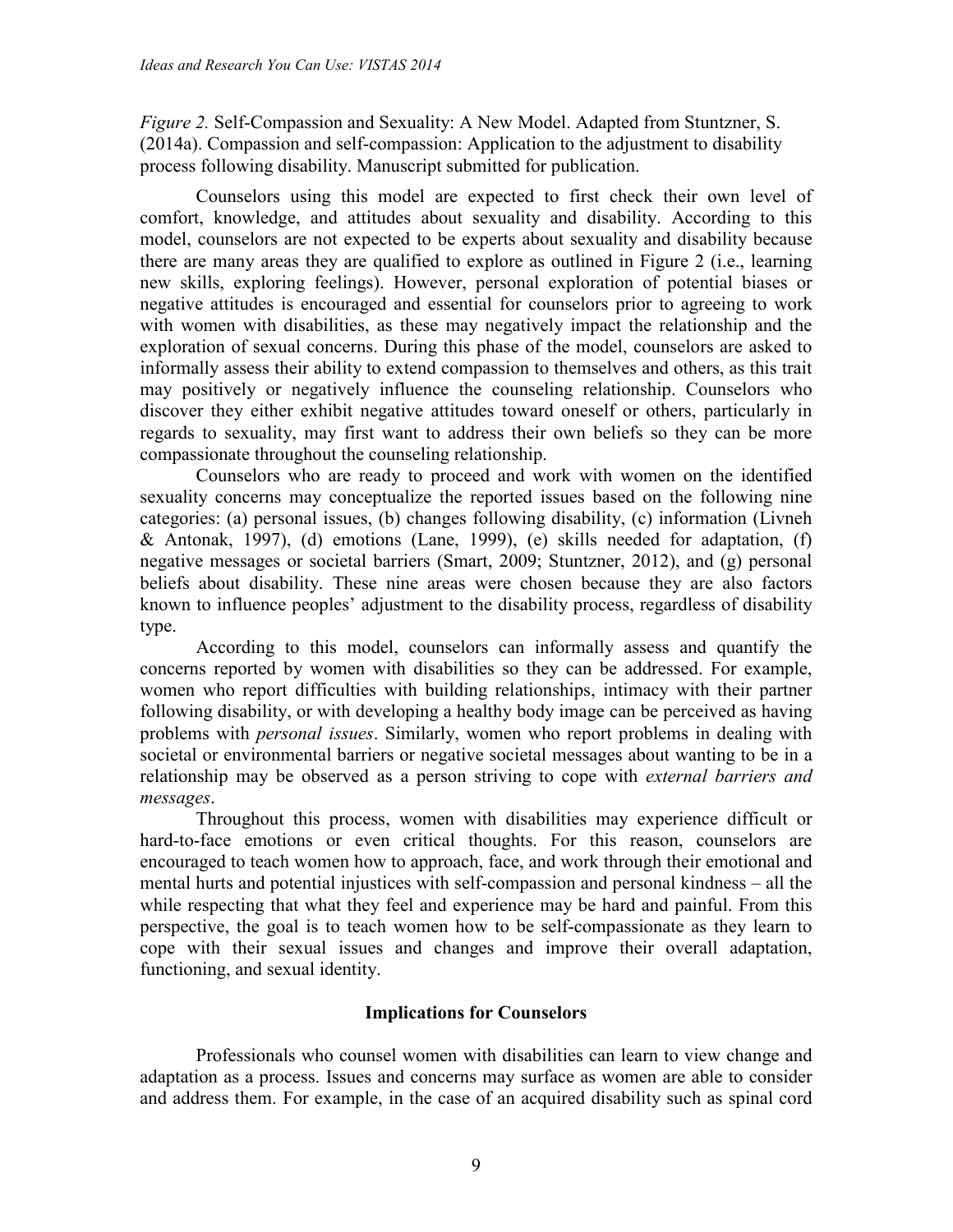injury, women may first find themselves concerned about personal care, physical functioning, and learning skills to maneuver their environment. As personal functioning and mobility become more natural, some may discover particular thoughts and feelings beginning to surface. Some of these may be related to how their injury impacts interactions with others or their personal relationships. Others may begin to question if others will find them attractive or if they can have children (Stuntzner, 2012). Still some may try to accept their new reality before thinking about personal or sexual concerns. The possibilities are vast and change following disability does not necessarily occur quickly or in a linear way (Livneh & Antonak, 1997). Therefore, counselors may need to learn to adequately address sexuality concerns as they arise in the lives of the women they serve.

Before engaging in a counseling relationship with this population, counselors are encouraged to consider their own personal and professional attitudes regarding sexuality and disability (Taylor & Davis, 2007). Counselors' understanding of their own thoughts and feelings is pertinent to the counseling process, especially due to the fact that their own biases may influence the therapeutic relationship in the event women disclose a need to explore and discuss sexual issues.

Second, counselors may find it helpful to consider which disability types they are most familiar with versus those they are not. During the initial exploration of sexuality and disability within the counseling relationship, counselors are likely to be more comfortable with disabilities or diagnoses they know well. As their comfort with the topic increases, counselors may become more willing to address sexual concerns among women living with less familiar disability diagnoses. Over time and with experience, counselors are provided with the opportunity to understand how many of the reported concerns tend to overlap without feeling as if they need to be sexual experts.

Third, before approaching this topic, counselors should consider which disabilities are most relevant to the model(s) presented, as well as those which require a modified teaching approach. For instance, are the experiences of women with physical, medical, or progressive conditions the most applicable to the sexuality and disability model (i.e., spinal cord injury, cancer, breast cancer, multiple sclerosis)? In what ways, can you alter the delivery of the model or the content covered to meet the individual needs of women with cognitive disabilities (i.e., teach self-compassion skills in a manner that is understood and meaningful)? Are some domains more relevant, at this time, to the women you serve? Which sexual issues are causing the most problems in a woman's life?

Fourth, sexual adjustment is a challenging topic for many, even without the added context of disability. To help alleviate some of the discomfort experienced, counselors may find it useful to refer back to Figure 1 and consider methods they can use to approach the topic of sexuality according to specific areas such as those presented and to view sexuality in a more holistic manner – one that influences a woman's overall adjustment process. Related to this point is the fact that women's needs are often different than men's, so it is important for counselors to listen to their perspective.

Next, counselors are encouraged to look for multiple ways they can encourage and approach the topic of sexuality and changes following disability. While many may view it as a topic covered in a traditional counseling setting, there are other options. For instance, counselors may have brochures or advertisements in their office. They may opt to develop a women's counseling group or community psycho-educational classes, or cofacilitate training with another interested professional in the area.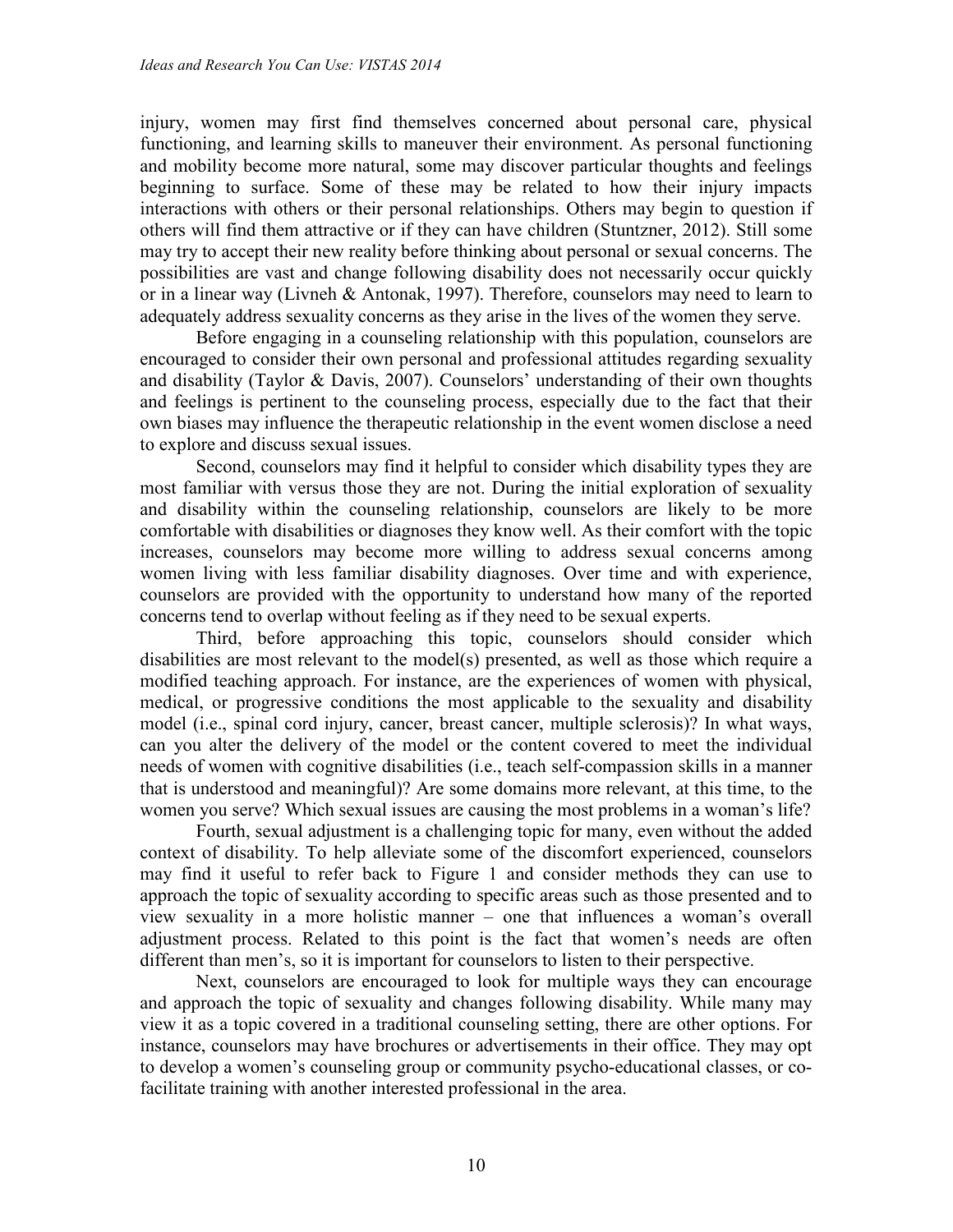Finally, because self-compassion continues to be an emerging area within the research and our society, counselors may feel the need to enhance and further develop their understanding of it. Counselors who want to know more about this important and therapeutic topic are encouraged to seek additional training and information so they can apply it in their personal and professional lives with greater ease (Stuntzner, 2014b). A solid starting basis is to research Web sites that are devoted to the topic of selfcompassion such as the one developed by Dr. Kristen Neff (www.self-compassion.org). Neff's (2009) Web site is very thorough and advertises trainings and workshops on selfcompassion. The Web site also has meditation products, exercises, links to other websites about compassion and self-compassion, and several research articles on self-compassion.

#### **Conclusion**

Sexuality and disability is a difficult topic for many counselors to address. Many counselors do not receive training on this topic or how it affects women with disabilities. Sexuality models, typically, do not address sexual concerns in relation to disabilities, nor do they discuss ways to enhance counselors' comfort. To change this trend, information pertaining to potential barriers, myths, and methods for integrating sexuality into the process of adjustment to disability were discussed, as well as a new model for women with disabilities. The model provided infused self-compassion as an essential component women can learn to use when addressing sexual adjustment concerns.

#### **References**

- Addlakha, R. (2007). How young people with disabilities conceptualize the body, sex, and marriage in urban India: Four case studies. *Sexuality and Disability, 25,* 111- 123. doi: 10.1007/s11195-0079045-9.
- Annon, J. (1976). The PLISSIT Model: A proposed conceptual scheme for the behavioral treatment of sexual problems. *Journal of Sex Education Therapy 2*(1), 1-15.
- Ballan, M. S. (2008). Disability and sexuality within social work education in the USA and Canada: The societal model of disability as a lens for practice. *Social Work Education, 27*(2), 194-202. doi: 10.1080/02615470701709675.
- Boyle, P. S. (1994). Rehabilitation counselors as providers: The issue of sexuality. *Journal of Applied Rehabilitation Counseling, 25,* 6-9.
- Caruso, S., Baum, R. B., Hopkins, D., Lauer, M., Russell, S., Meranto, E., & Stisser, K. (1997). The development of a regional association to address the sexuality needs of individuals with disabilities. *Sexuality and Disability, 15*(4), 285-291.
- DeLoach, C. P. (1994). Attitudes toward disability: Impact on sexual development and forging of intimate relationships. *Journal of Applied Rehabilitation Counseling, 25,* 18-25.
- Di Giulio, G. (2003). Sexuality and people living with physical or developmental disabilities: A review of key issues. *The Canadian Journal of Human Sexuality, 12*(1), 53-68.
- Dotson, L. A., Stinson, J., & Christian, L. (2013). "People tell me I can't have sex": Women with disabilities share their personal perspectives on health care, sexuality, and reproductive rights. *Women and Therapy, 26*(3-4).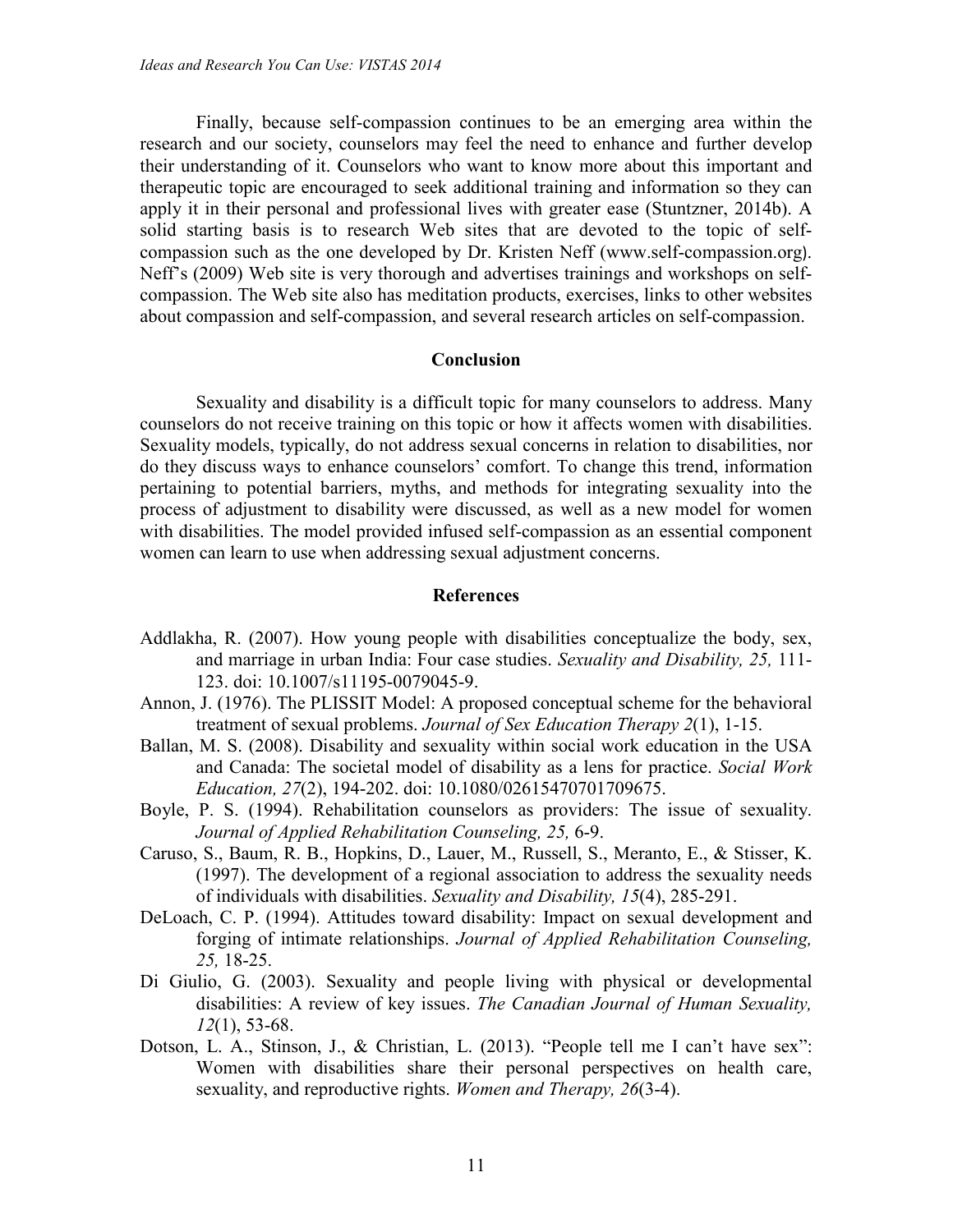- Esmail, S., Darry, K., Walter, A., & Knupp, H. (2010). Attitudes and perceptions towards disability and sexuality. *Disability and Rehabilitation, 32*(14), 1148-1155. doi: 10.3109/09638280903419277.
- Feldman, C., & Kuyken, W. (2011). Compassion in the landscape of suffering. *Contemporary Buddhism, 12*(1), 143-155.
- Gordon, P. A., Tschopp, M. K., & Feldman, D. (2004). Addressing issues of sexuality with adolescents with disabilities. *Child and Adolescent Social Work Journal, 21*, 513-527.
- Hadoubi, N. H., & Lincoln, N. (2003). Views of health professionals on discussing sexual issues with patients. *Disability and Rehabilitation, 25*, 291-296.
- Hahn, H. (1981). The social component of sexuality and disability: Some problems and proposals. *Sexuality and Disability, 4,* 220-233.
- Hassouneh-Phillips, D., & McNeff, E. (2005). "I thought I was less worthy": Low sexual and body esteem and increased vulnerability to intimate partner abuse in women with physical disabilities. *Sexuality and Disability, 23*(4), 227-240. DOI: 10.1007/s11195-005-8930-3.
- Ide, M. (2004). Sexuality in persons with limb amputation: A meaningful discussion of re-integration. *Disability and Rehabilitation, 26*(14-15), 939-943. doi: 10.1080/09638280410001708977.
- Juergens, M. H., & Miller-Smedema, S. (2009). Sexuality and disability. In E. Cordosa, J. Chronister, & F. Chan (Eds.) *Understanding psychosocial adjustment to chronic illness and disability: A handbook for evidence-based practitioners in rehabilitation* (pp. 443-478). New York, NY: Springer.
- Lane, N. J. (1999). A theology of anger when living with a disability. In R. P. Marinelli & A. E. Dell Orto (Eds.), *The psychological and social impact of disability* (4th ed., pp. 173-186). New York, NY: Springer.
- Leary, M. R., Tate, E. B., Adams, C. E., Allen, A. B., & Hancock, J. (2007). Selfcompassion and reactions to unpleasant self-relevant events. The implications of treating oneself-kindly. *Journal of Personality and Social Psychology, 92,* 887- 904.
- Livneh, H., & Antonak, R. (1997). *Psychosocial adaptation to chronic illness and disability.* Gaithersburg, MA: Aspen Publications.
- McCabe, M. P., Cummins, R. A., & Deeks, A. A. (2000). Sexuality and quality of life among Pe3ople with physical disability. *Sexuality and Disability, 18*(2), 115-123.
- Milligan, M. S., & Neufeldt, A. H. (2001). The myth of asexuality: A survey of social and empirical evidence. *Sexuality and Disability, 19*, 91-109.
- Moin, V., Duvdevany, B., & Mazor, D. (2009). Sexuality identity, body image and life satisfaction among women with and without physical disability. *Sexuality and Disability, 27,* 83-95. doi: 10.1007/s11195-009-9112-5.
- Neff, K. D. (2003). Self-compassion: An alternative conceptualization of a healthy attitude toward oneself*. Self and Identity, 2,* 85-101.
- Neff, K. D. (2009). Self-compassion: A healthier way of relating to yourself. Retrieved from www.self-compassion.org.
- Neff, K. D. (2011). *Self-compassion: Stop beating yourself up and leave insecurity behind*. New York, NY: Harper Collins Publishers.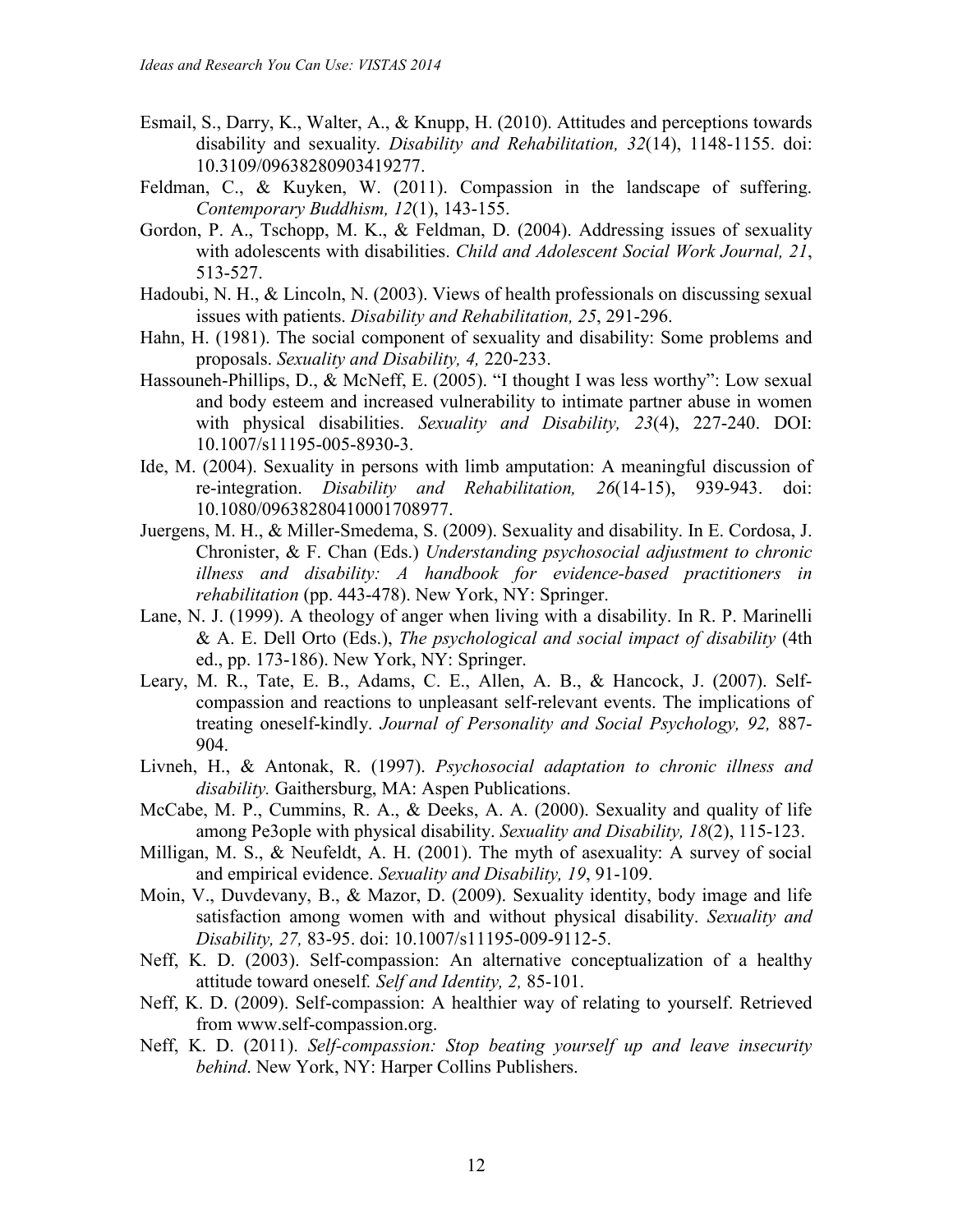- Neff, K. D., Hsieh, Y., & Djitterat, K. (2005). Self-compassion, achievement goals, and coping with academic failure. *Self and Identity, 4,* 263-287.
- Neff, K. D., & Pommier, E. (2012). The relationship between self-compassion and otherfocused concern among college undergraduates, community adults, and practicing meditators. *Self and Identity, 12,* 160-176*.* doi: 10.1080/15298868.2011.
- Neff, K. D., Rude, S. S., & Kirkpatrick, K. L. (2007). An examination of self-compassion in relation to positive psychological functioning and personality traits. *Journal of Research in Personality, 41,* 908-916.
- Neufeldt, J. A., Klingbeil, F., Bryen, D. N., Silverman, B., & Thomas, A. (2002). Adolescent sexuality and disability. *Physical Medicine Rehabilitation Clinics of North America, 13,* 857-873.
- Parker, M. G., & Yau, M. K. (2012). Sexuality, identity, and women with spinal cord injury. *Sexuality and Disability, 30,* 15-27. doi: 10.1007/s11195-011-9222-8.
- Pauley, G., & McPherson, S. (2010). The experience and meaning of compassion and self-compassion for individuals with depression and anxiety*. Psychology and Psychotherapy: Theory, Research, and Practice, 83.* doi: 10.1348/147608309X471000.
- Piotrowski, K., & Snell, L. (2007). Health needs of women with disabilities across the life span. *JOGNN, 36*(1), 79-87.
- Rintala, D. H., Howland, C. A., Nosek, M. A., Bennett, J. L., Young, M. E., Foley, C. C., Rossi, C. D., & Chanpong, G. (1997). Dating issues for women with physical disabilities. *Sexuality and Disability, 15*(4), 219-242.
- Rousso, H. (1981). Disabled people are sexual too. *The Exceptional Parent, 11*(6), 21-25.
- Smart, J. (2009). *Disability, society, and the individual* (2nd ed.). Austin, TX: PRO-ED.
- Stuntzner, S. (2012). *Living with a disability: Finding peace amidst the storm*. Counseling Association of India.
- Stuntzner, S. (2014a). Compassion and self-compassion: Application to the adjustment to disability process following disability. Manuscript submitted for publication.
- Stuntzner, S. (2014b). Compassion and self-compassion: Exploration of utility as potential components of the rehabilitation counseling profession. *Journal of Applied Rehabilitation Counseling, 45*(1), 37-43.
- Taleporos, G., & McCabe, M. (2001). Physical disability and sexual esteem. *Sexuality and Disability, 19*, 131-148.
- Taylor, B., & Davis, S. (2007). The extended PLISSIT Model for addressing the sexual wellbeing of individuals with an acquired disability or chronic illness. *Sexuality & Disability, 25,* 135-139. doi: 10.1007/s11195-007-9044-x.
- Taylor, S., & Epstein, R. (1999). *Living well with a hidden disability.* Oakland, CA: New Harbinger Publications.
- Terry, M., L., & Leary, M. R. (2011). Self-compassion, self-regulation, and health. *Self and Identity, 10*(3), 352-362. doi: 10.1080./15298868.2011.558404.
- Thierry, J. M. (1998). Promoting the health and wellness of women with disabilities. *Journal of Women's Health, 7,* 505-507.
- Trieschmann, R. (1988). *Spinal cord injuries: Psychological, social, and vocational rehabilitation* (2nd ed.). New York, NY: Demos.
- Wright, B. A. (1983). *Physical disability: A psychosocial approach*. Elmsford, NY: Permagon.

.